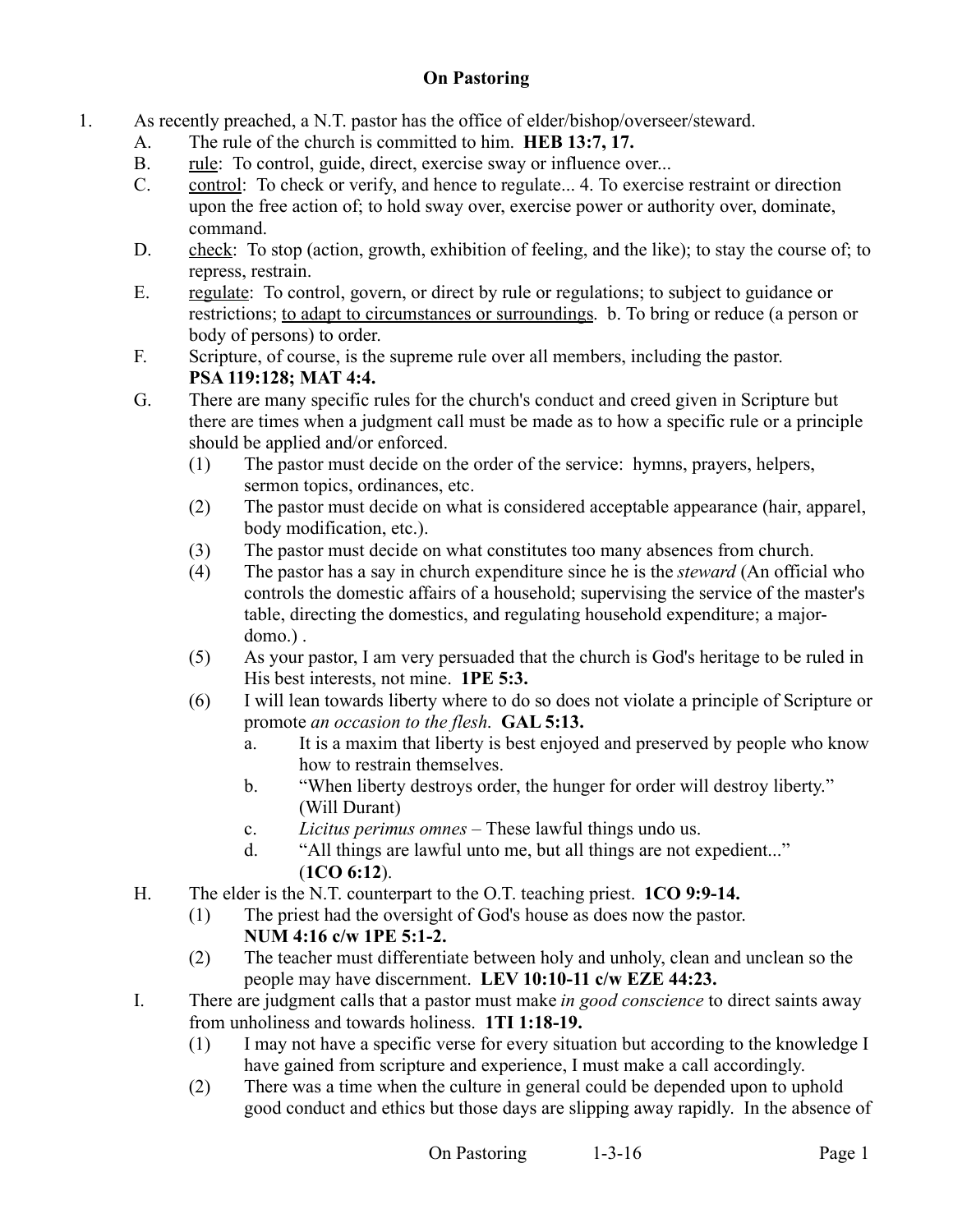a cultural mandate for good conduct and ethics, the church must establish its own. That is where a pastor plays a vital role in leading by good rule and example.

- (3) Whereas I do not have authority from God to make law (God only is the lawgiver, **JAM 4:12**), I do have authority to apply and facilitate the implementation of appropriate laws and principles of Scripture. This is *executive authority* as it ought to be used.
- (4) Defiant resistance of this pastoral authority is *rebellion* (rising up against legitimate governmental authority), which is *as the sin of witchcraft* and merits church exclusion. **1SAM 15:23 c/w GAL 5:20.**
- J. One guideline that I have found profitable in setting rules for the church is to point us all to the pattern of God's house that He has given (**EZE 43:10-11; 1CO 11:2**). The closer we stick to the N.T. pattern for worship and service, the better.
- K. Those who are set in positions of judgment will never be 100% flawless.
	- (1) However, this does not mean that their judgment is 100% flawed.
	- (2) If you question my judgment calls in discretionary matters, talk to me about it in private, reason with me, *intreat me as a father* (**1TI 5:1**). I am approachable but mind that just because I am willing to hear you out doesn't meant that I am obliged to see things your way.
- 2. A pastor is duty-bound to warn, exhort, admonish, correct, reprove and rebuke in both private and public contexts.
	- A. "Instruction in righteousness" is the easy part of **2TI 3:16 2TI 4:2.**
	- B. Do not ever get the idea that I get my kicks out of rebuking you as if I am "holier than thou" and just love to rub your nose in your deficiencies. I do not delight in trampling upon another person's sense of worth.
		- (1) It is a constant struggle with me to determine if I even have a moral high ground myself from which to do battle.
		- (2) Like Paul, there are times when I have had second thoughts about rebukes I have issued. **2CO 7:8.**
		- (3) Like Jeremiah, I would rather have kept my mouth shut but could not. **JER 20:7-9.**
	- C. But I MUST do this: for your good, for my good, for the church's good. **EZE 3:17-21.**
	- D. (**PRO 28:23**) He that rebuketh a man afterwards shall find more favour than he that flattereth with the tongue.
	- E. "Reprovers may displease those at first who yet afterwards, when the passion is over and the bitter physic begins to work well, will love and respect them. He that deals faithfully with his friend, in telling him of his faults, though he may put him into some heat for the present, and perhaps have hard words, instead of thanks, for his pains, yet afterwards he will not only have the comfort in his own bosom of having done his duty, but he also whom he reproved will acknowledge that it was a kindness, will entertain a high opinion of his wisdom and faithfulness, and look upon him as fit to be a friend. He that cries out against his surgeon for hurting him when he is searching his wound will yet pay him well, and thank him too, when he has cured it." (Matthew Henry)
	- F. My boldness toward you is borne of both duty and love. **2CO 7:3-4.**
- 3. Concerning church attendance.
	- A. I keep attendance records out of necessity. I am to give account to God for you in this area of Christian duty as much as any other, per **HEB 13:17.**
	- B. I have striven to be considerate and accommodating to absences for work, sickness, family and personal reasons.
	- C. I have a particular number of personal absences per year in mind that I consider to be the